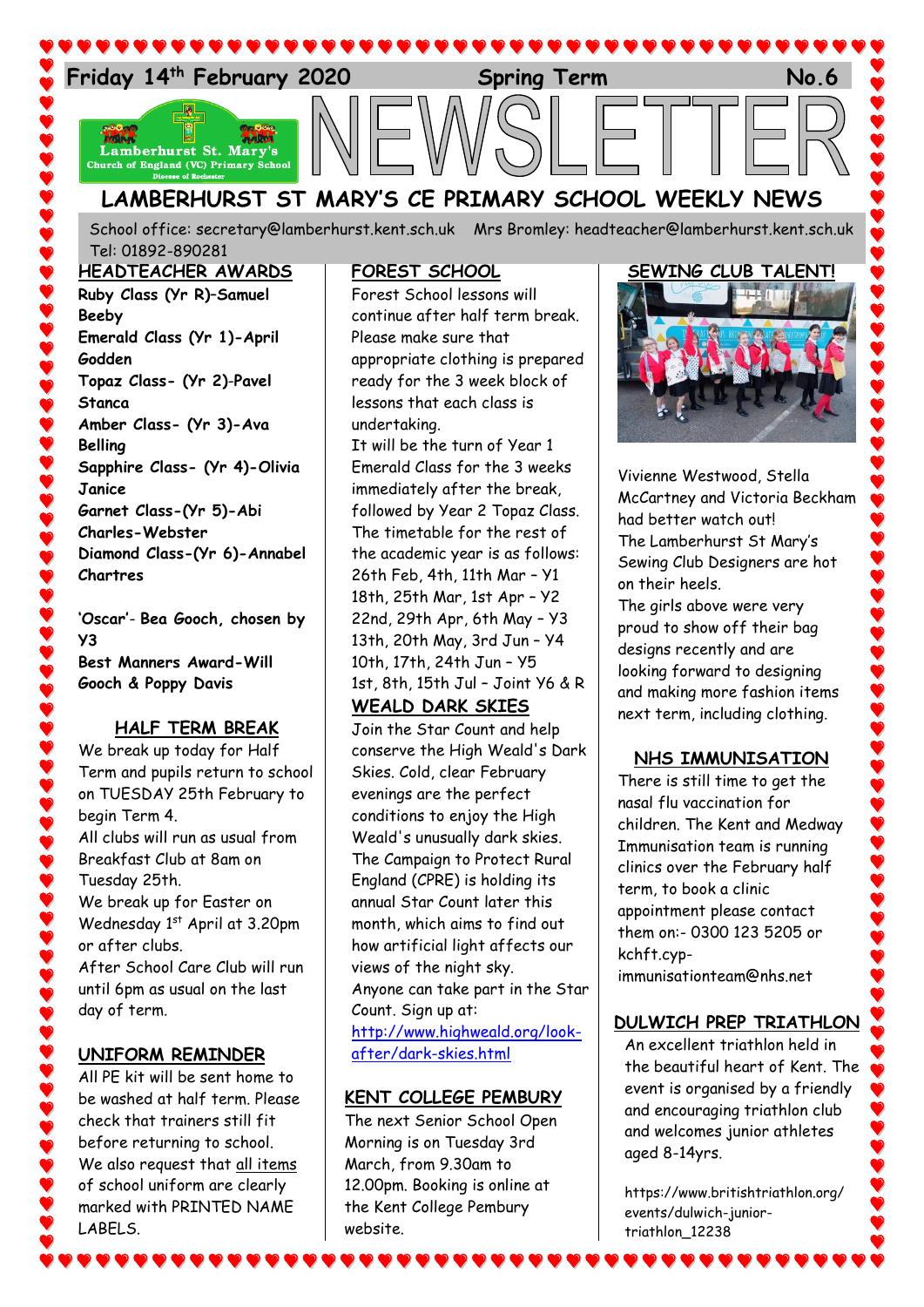#### $\bullet\bullet\bullet\bullet\bullet$ **ST VALENTINE**

Valentine's Day is celebrated today and every year on 14<sup>th</sup> February.

It has become a commercialised event but has always historically been a time to celebrate love, friendship and the joy of having other people in your life. It has now also become a day of flowers, chocolates, gifts and cards decorated with hearts. This special day's origin, though, is not so rosy! There are many theories on

how Valentine's Day began, but the most noted one begins in Rome in the year 268. Emperor Claudius II wanted a fierce team of young men to fight in his armies. He found that when young men are in love or sharing their lives with a wife and children, they tended to be more cautious and less prepared to leave their homes. To ensure that he had large numbers of soldiers for his armies, Claudius outlawed marriage for those young men. Claudius may have outlawed love, but he could not stop it. Young men and women still fell in love and wanted to become couples in the eyes of the church. A brave and obviously romantic priest named Valentine thought the law was horribly unjust. Putting his life in danger, Valentine continued performing marriage ceremonies, doing so in secret and hidden from the

eyes of authorities. Information about Valentine's secret ceremonies made its way back to Claudius and Valentine, was put to death, as some versions state, on February 14th. Centuries later Valentine was made a saint. Legend also says that before he died Valentine sent a letter to the daughter of his jailer with the words *'From your Valentine'*

No one knows exactly when St. Valentine's Day was first celebrated, but there is a poem in existence that is considered to be the first ever written Valentine's Day card. It was sent from a prisoner in the Tower of London to his wife in the year 1415. Today, greeting card companies estimate that over a billion cards of love and affection are sent each St. Valentine's Day. While Valentine is a Christian saint, his death and the tradition of love that he created is celebrated world-wide by people of all religions. People send cards, flowers and gifts in many countries around the world. Some countries have banned St. Valentine's Day, but people in love show the courage of the doomed priest by celebrating the occasion. Repressive governments may confiscate all of the red roses available in the country. Still, no one can ever halt the flow of love and affection.

 $\bullet$  . . . . . . .

Happy St. Valentine's Day. Tell everyone in your heart how much they mean to you and remember when you sign those cards how love and friendship lives on, even in the face of adversity.

Interestingly St Valentine is also recognised by some as the patron saint of epilepsy and beekeepers too!

In Finland Valentine's Day is called Ystävänpäivä, which translates into "Friend's day" and is about remembering your buddies and friends.

It is also believed the X symbol became synonymous with the kiss in medieval times. People who couldn't write their names signed in front of a witness with an X. The X was then kissed to show their sincerity.

*Happy Valentine's Day one and all XXXXXXXX*

# **ASH WEDNESDAY SERVICE**

Parents and family members are warmly invited to attend our Ash Wednesday Service, 2pm, Wednesday 26th February in the school hall. This date is straight after half term break. This is a very solemn service and not suitable for younger siblings.

## **HELP FOR PARENTS**

The Future Store is a new service offered by KCC for parents. The drop in service supports parents who are worried or struggling with their child's behaviour, needing support for an anxious child, family pressures, worries etc. It takes place at the Royal Victoria Place, Unit 29, lower shopping mall, Tunbridge Wells, every Thurs 10-11 am. Pop-in, chat with Early Help Workers and find out what advice and information they can offer you and your family. Free tea, coffee & biscuits for parents and toys available for little ones to play with.



Last July the Hive opened its doors in the heart of Cranbrook and has been a generous sponsor of a PTA raffle prize for our recent Quiz night. The Hive has been designed to offer multipurpose spaces to meet friends for morning coffee / lunch or to dine with family in the evening and see the work of local artists. Maybe you work at home alone, and would like the company of others to collaborate and the benefit of hyper-speed secure internet? Tickets also available for 'Music & Meze' nights or curry club evenings. There is something for everyone to enjoy. https://www.hivehubs.buzz

*Today you will also receive:* **Every Family** ~ Ultimate Activity Flyer, Premier Football Flyer, London Eye Discount Voucher **By Parentmail** ~ Tennis Camp